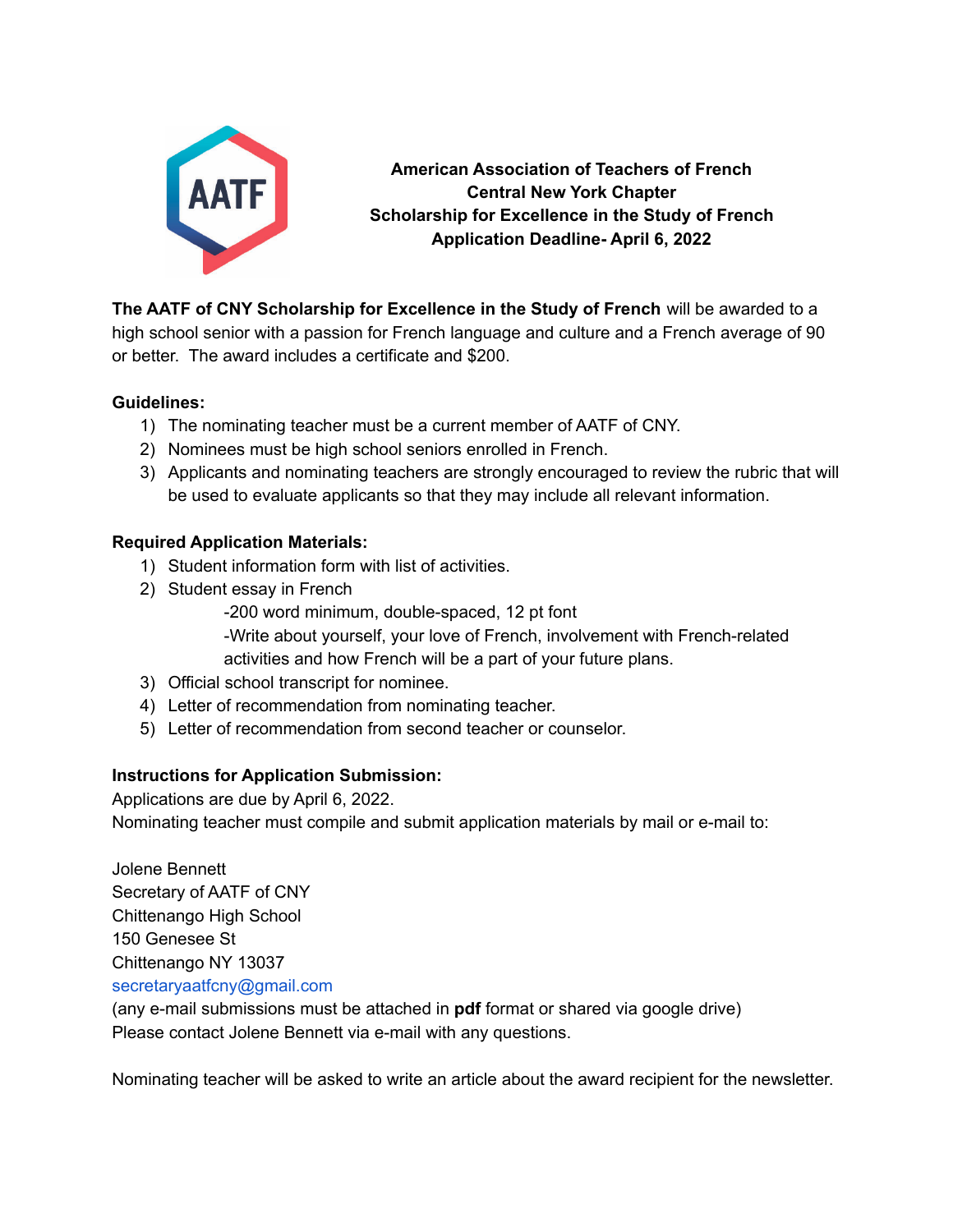### **AATF of CNY Scholarship for Excellence in the Study of French Student Information Form**

| <b>Student Name:</b> |  |
|----------------------|--|
| Address:             |  |
|                      |  |
| Phone:               |  |
| E-mail:              |  |
|                      |  |
|                      |  |
| High School:         |  |
|                      |  |
|                      |  |

## **French Activities and Leadership/Awards:**

Clearly indicate any French-related activities in which you have participated during high school. Please indicate the length of participation for each activity. Please list any leadership roles or awards related to your study of French as well.

| French Activity/Leadership Position/Award | <b>Time Period</b> |
|-------------------------------------------|--------------------|
|                                           |                    |
|                                           |                    |
|                                           |                    |
|                                           |                    |
|                                           |                    |
|                                           |                    |
|                                           |                    |
|                                           |                    |
|                                           |                    |
|                                           |                    |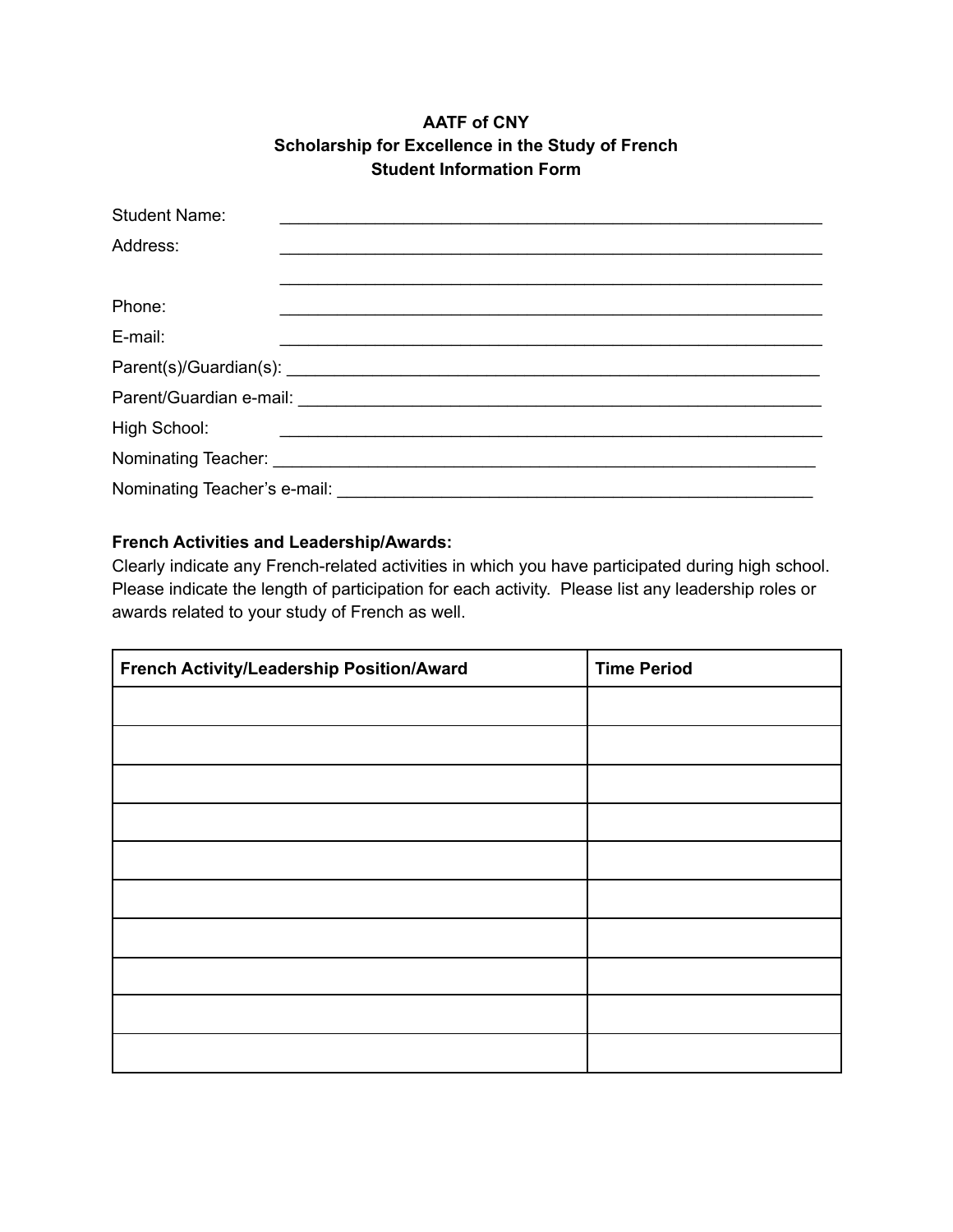Student Name:

#### **Other Activities:**

Indicate any extra-curricular activities (sports, music, honor societies, etc.), community service or employment that you have participated in during high school. Please indicate the period of time for each activity/commitment.

| Extracurricular/Community Service/Employment | <b>Time Period</b> |  |
|----------------------------------------------|--------------------|--|
|                                              |                    |  |
|                                              |                    |  |
|                                              |                    |  |
|                                              |                    |  |
|                                              |                    |  |
|                                              |                    |  |
|                                              |                    |  |
|                                              |                    |  |
|                                              |                    |  |
|                                              |                    |  |
|                                              |                    |  |
|                                              |                    |  |
|                                              |                    |  |
|                                              |                    |  |
|                                              |                    |  |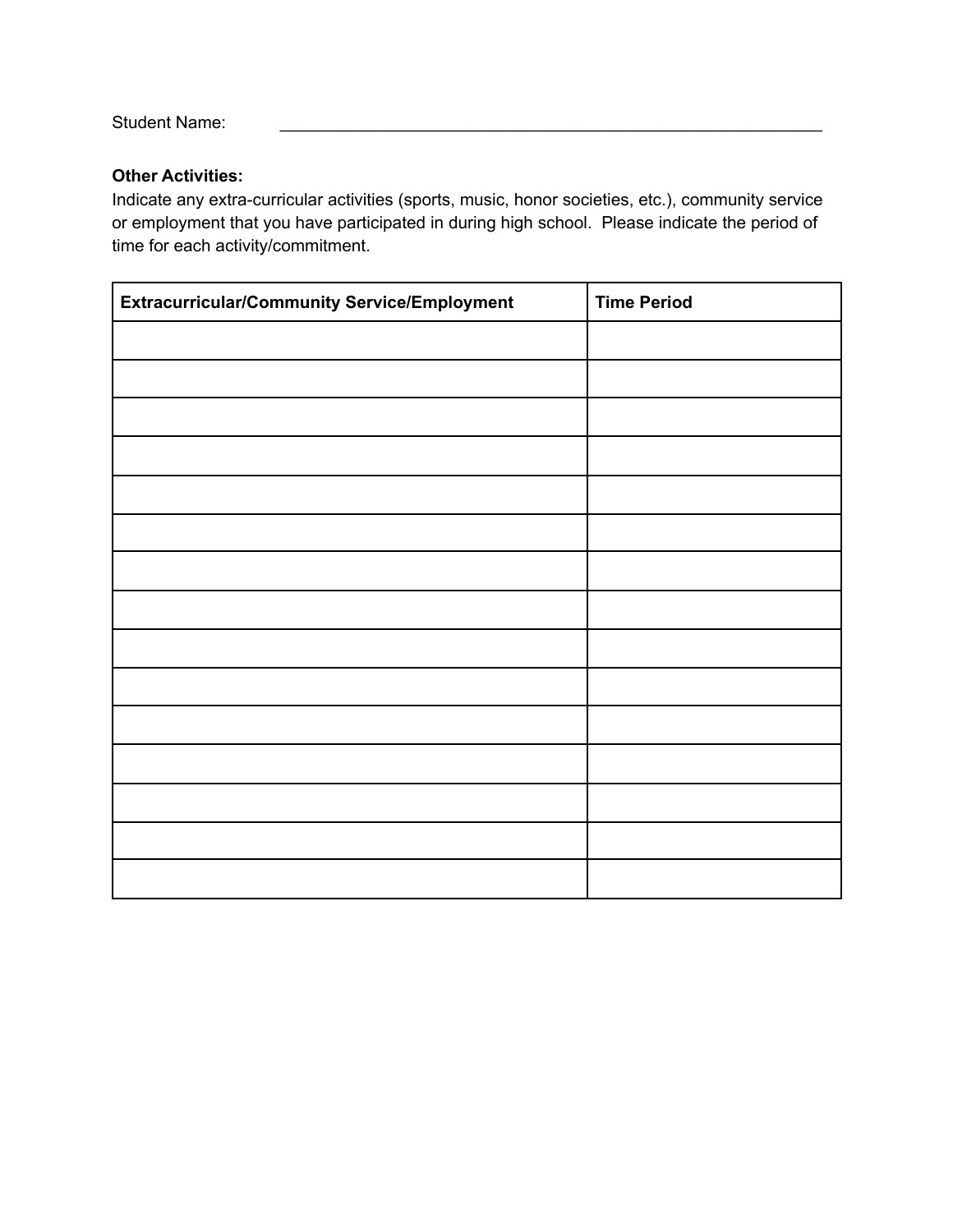

# **American Association of Teachers of French Central New York Chapter Scholarship for Excellence in the Study of French Award Rubric**

| <b>Dimension</b>                                                           | 4                                                                                                                                                                     | 3                                                                                                                                                                   | $\mathbf{2}$                                                                                                                                              | 1                                                                                                                          |
|----------------------------------------------------------------------------|-----------------------------------------------------------------------------------------------------------------------------------------------------------------------|---------------------------------------------------------------------------------------------------------------------------------------------------------------------|-----------------------------------------------------------------------------------------------------------------------------------------------------------|----------------------------------------------------------------------------------------------------------------------------|
| Number of years of<br>French study at<br>the HS level                      | All four years                                                                                                                                                        | Three years                                                                                                                                                         | Two years                                                                                                                                                 | One year                                                                                                                   |
| <b>French grades</b>                                                       | 98-100                                                                                                                                                                | 95-97                                                                                                                                                               | 93-94                                                                                                                                                     | 90-92                                                                                                                      |
| <b>Overall GPA</b>                                                         | 97-100                                                                                                                                                                | 94-96                                                                                                                                                               | 90-93                                                                                                                                                     | 85-90                                                                                                                      |
| <b>French-related</b><br>activities                                        | Student participates<br>in many<br>French-related<br>activities and takes<br>a leadership role.                                                                       | Student participates<br>in many<br>French-related<br>activities.                                                                                                    | Student participates<br>in a few<br>French-related<br>activities.                                                                                         | Student exhibits<br>limited participation<br>in French-related<br>activities.                                              |
| <b>Quality of student</b><br>essay                                         | Essay is<br>well-written,<br>well-organized and<br>fully satisfies the<br>task with many<br>details and<br>examples.                                                  | Essay is fairly<br>well-written,<br>organized and<br>satisfies the task<br>with detail.                                                                             | Essay has some<br>serious grammatical<br>issues but satisfies<br>the task.                                                                                | Essay has many<br>serious grammatical<br>issues, is poorly<br>organized and does<br>not satisfy the task.                  |
| Nominating<br>teacher<br>recommendation                                    | Letter strongly<br>illustrates high<br>student<br>achievement in<br>French, leadership<br>in French-related<br>activities and<br>passion for French.                  | Letter illustrates<br>high student<br>achievement in<br>French, participation<br>in French-related<br>activities and<br>enjoyment of<br>French.                     | Letter illustrates<br>student<br>achievement, some<br>involvement in<br>French-related<br>activities and<br>enjoyment of<br>French.                       | Letter illustrates<br>some involvement in<br><b>French activities</b><br>and appreciation for<br>the language.             |
| Second<br>recommendation<br>(if teacher is a<br>French teacher)            | Letter strongly<br>illustrates high<br>student<br>achievement in,<br>leadership in<br>French-related<br>activities and<br>passion for French.                         | Letter illustrates<br>high student<br>achievement in<br>French, participation<br>in French-related<br>activities and<br>enjoyment of<br>French.                     | Letter illustrates<br>student<br>achievement, some<br>involvement in<br>French-related<br>activities and<br>enjoyment of<br>French.                       | Letter illustrates<br>some involvement in<br><b>French activities</b><br>and appreciation for<br>the language.             |
| Second<br>recommendation<br>(from a counselor<br>or non-French<br>teacher) | Letter illustrates<br>high student<br>achievement, strong<br>sense of<br>purpose/direction in<br>chosen field and<br>many examples of<br>leadership in<br>activities. | Letter illustrates<br>high student<br>achievement, high<br>sense of<br>purpose/direction in<br>chosen field and<br>some examples of<br>leadership in<br>activities. | Letter illustrates<br>student<br>achievement, good<br>sense of<br>purpose/direction in<br>chosen field and<br>examples of<br>leadership in<br>activities. | Letter illustrates<br>some sense of<br>purpose/direction in<br>chosen field and<br>little to no examples<br>of leadership. |